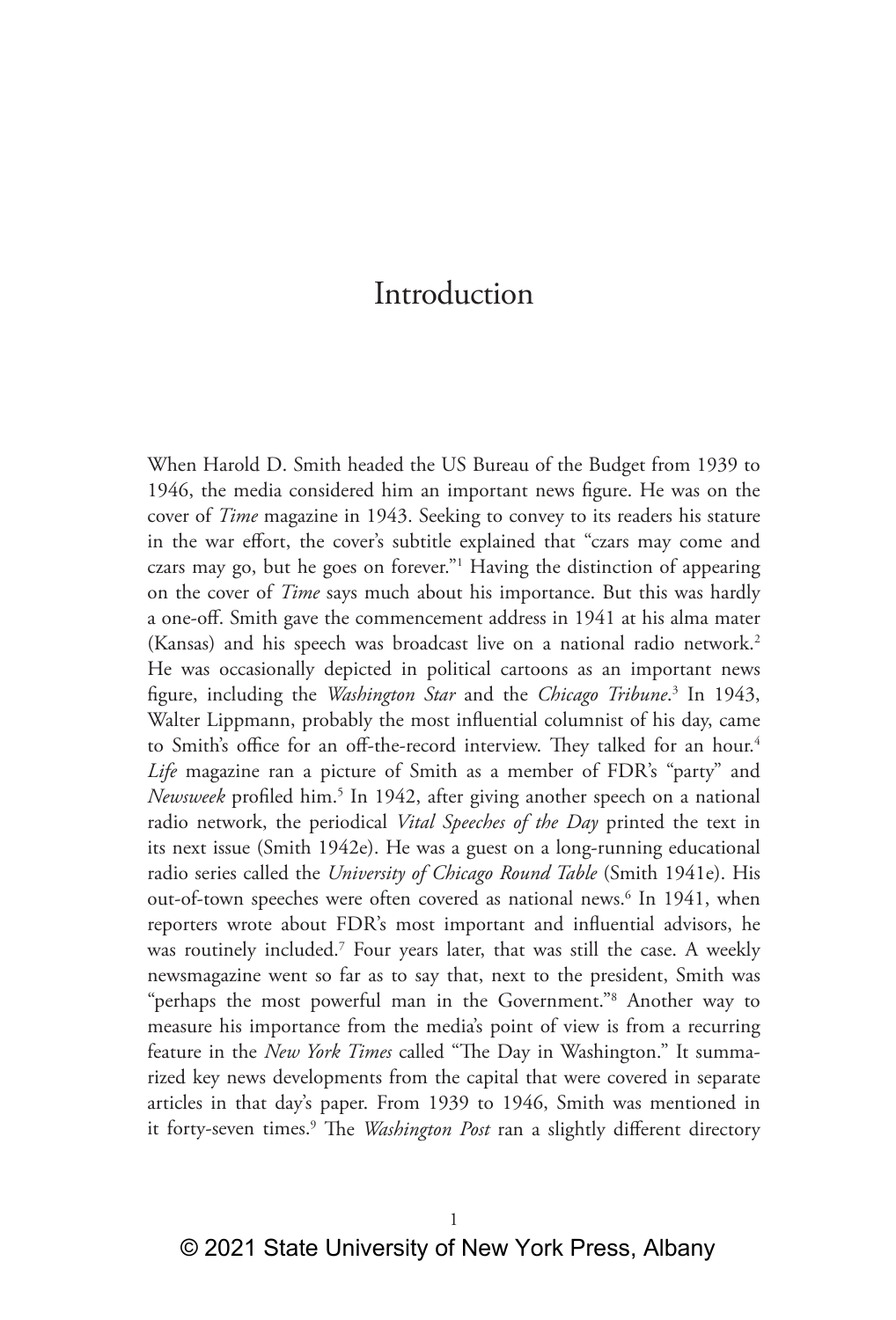of daily news highlights called "The President's Day." Smith appeared in it nineteen times from 1939 to early 1942.10 Front-page news is another metric of media importance. In 1942, Smith appeared twenty-one times on the front page of the *Washington Star*. He also wrote articles in the mass media, including the *Sunday Magazine* of the *New York Times* (Smith 1946a), a nationally syndicated column for the Sunday newspapers (1942a), and two articles in the monthly *American Magazine* (1945d; 1946b).

Even though Smith was part of FDR's administration, some probusiness voices viewed him positively. The president of the US Chamber of Commerce wrote the foreword to Smith's 1945 book praising him (Smith 1945a, v–vi). A columnist for *Nation's Business* wrote that Smith "is making a big reputation as a competent administrator."11 In 1943, *Fortune* magazine praised BOB's record of "invaluable service" and recommended strengthening it by expanding its field service and increasing its jurisdiction over the civil service.<sup>12</sup> The Government Spending Committee of the National Association of Manufacturers invited him to speak to a dinner meeting.13 Smith led a BOB effort to reduce the number of questionnaires that federal agencies sent to businesses. Conservatives routinely praised him for his success at doing so.

Smith's professional colleagues and peers also thought highly of him. In 1939, at the founding meeting of the American Society for Public Administration (ASPA), he presented a paper at the concurrent annual conference of the American Political Science Association (APSA) (Smith 1939). A year later, ASPA members elected him as the organization's second president, succeeding William Mosher, dean of Syracuse's Maxwell School. After Smith's term ended, some of his successors continued to be major figures in the new profession, including Louis Brownlow, Luther Gulick, and Leonard D. White. Two colleges awarded him honorary doctorates for his professional accomplishments, American University (DC) and Grinnell College (IA). On the 125th anniversary of its founding, Allegheny College (PA) invited him to give a commemorative lecture to its business school (1940a). Smith was also invited to speak to conferences of many professional and practitioner organizations, including a conference of state and local finance officials in the South (1941b), Society for the Advancement of Management (Smith 1944c), Municipal Finance Officers Association (1944d), American Municipal Association (1941f), Council of State Governments (1942b; 1942c; 1947), the American Road Builders Association (1944b), and the National Tax Association. During WWII, the National Municipal League described him as "an outstanding exponent and example of management brains in government."14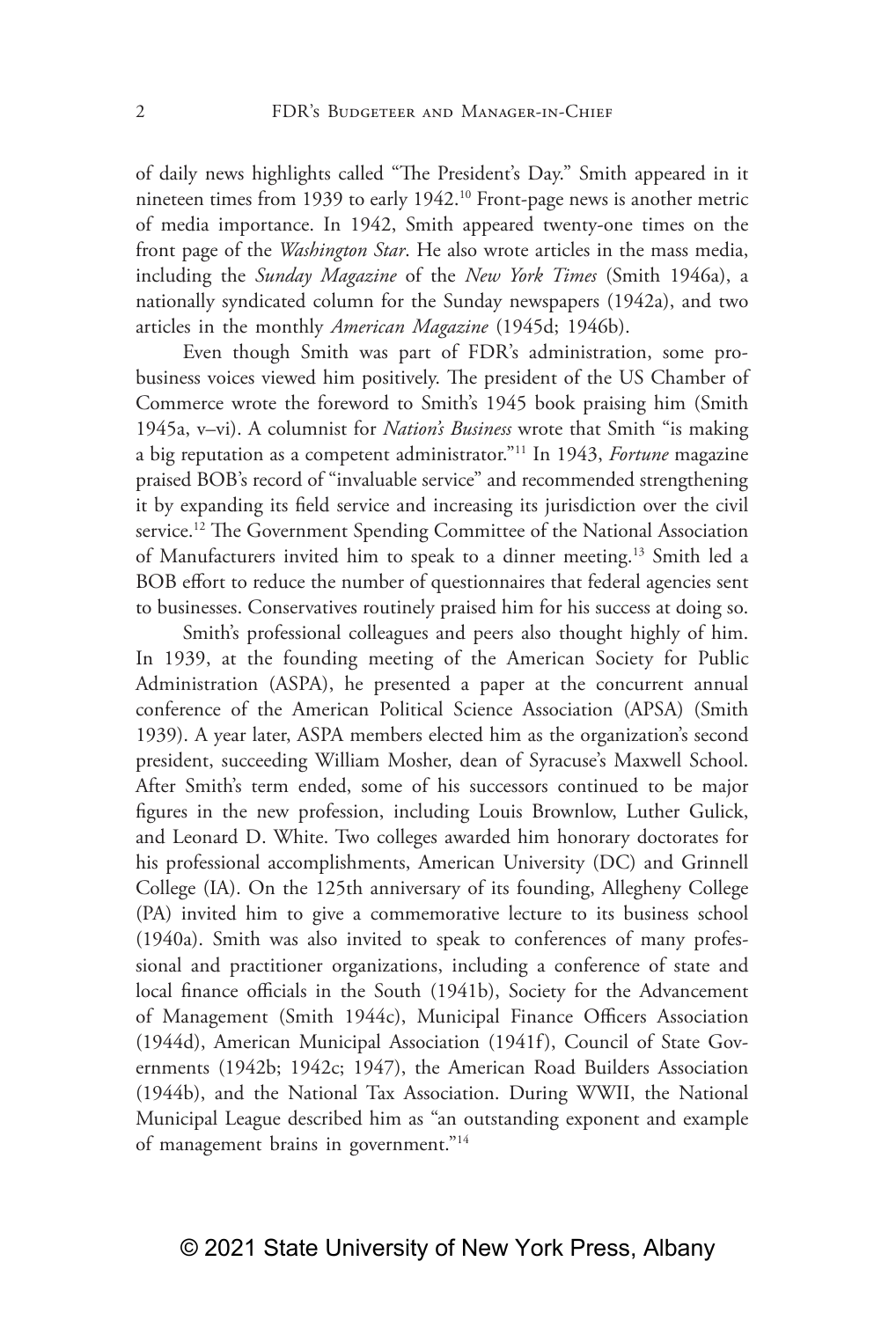# Smith's Conception of Budgeting: Apolitical, Non-policymaking, and Anonymous

Smith influenced the cultural norms of the profession of public budgeting. He said that a budget director should be an apolitical expert who served the chief elected executive through neutral competence rather than politics. Other important values he asserted relating to his role included that he was *not* a policy maker, was relatively unimportant regarding non-budgeting issues, and had a low public profile. He repeatedly stated these values through the mass media. *Time* magazine's cover story attributed to him four essential operating principles that contributed to his success. They included that "he must have a 'passion for anonymity'" and "must stick to his administrative duties, leave policy to the politicians."15 The central focus on a budget director being apolitical was frequently echoed in media coverage of him. For example, in 1941, a popular magazine for women explained that "when the President required a man who was a scientist rather than a politician," he picked Smith.16 In a front-page profile in early 1943, the *Wall Street Journal* explained, "His engineering background gives him a scientific and non-political outlook on government. And it is in a detached, scientific manner that he tackles problems about him."17 The same month, a syndicated columnist quoted him as describing BOB's organizational culture as "detached, objective, [and] critical."18 A few months later, a feature article in the *Saturday Evening Post* described Smith as "the business manager and efficiency expert" for FDR.19 When Smith announced in mid-1946 that he was stepping down as BOB director, an editorial feature in the *Detroit Free Press* praised his career because he "proved what a non-political expert can do in a non-political office."20

Smith also routinely declared that he did not make policy and that he was not important when it came to non-budgeting aspects of the government. After FDR announced his intention to appoint Smith as BOB director in 1939, Smith said in an interview with a national wire service that, like his role as Michigan's state budget director, the federal budget director "does not make policy—and should not be popping off" about it.<sup>21</sup> Four years into the job, he was still saying the same thing. Downplaying his role, in a media interview "he calls his job 'housekeeping.' "22 The issue came up in several congressional hearings. In 1940, a senator asked him, "Do you consider your organization as a policy-making organization?" Smith replied, "It is not. The Director of the Budget does not make policy. It is up to the President and Congress to make the policy" (US Senate 1940c, 19). A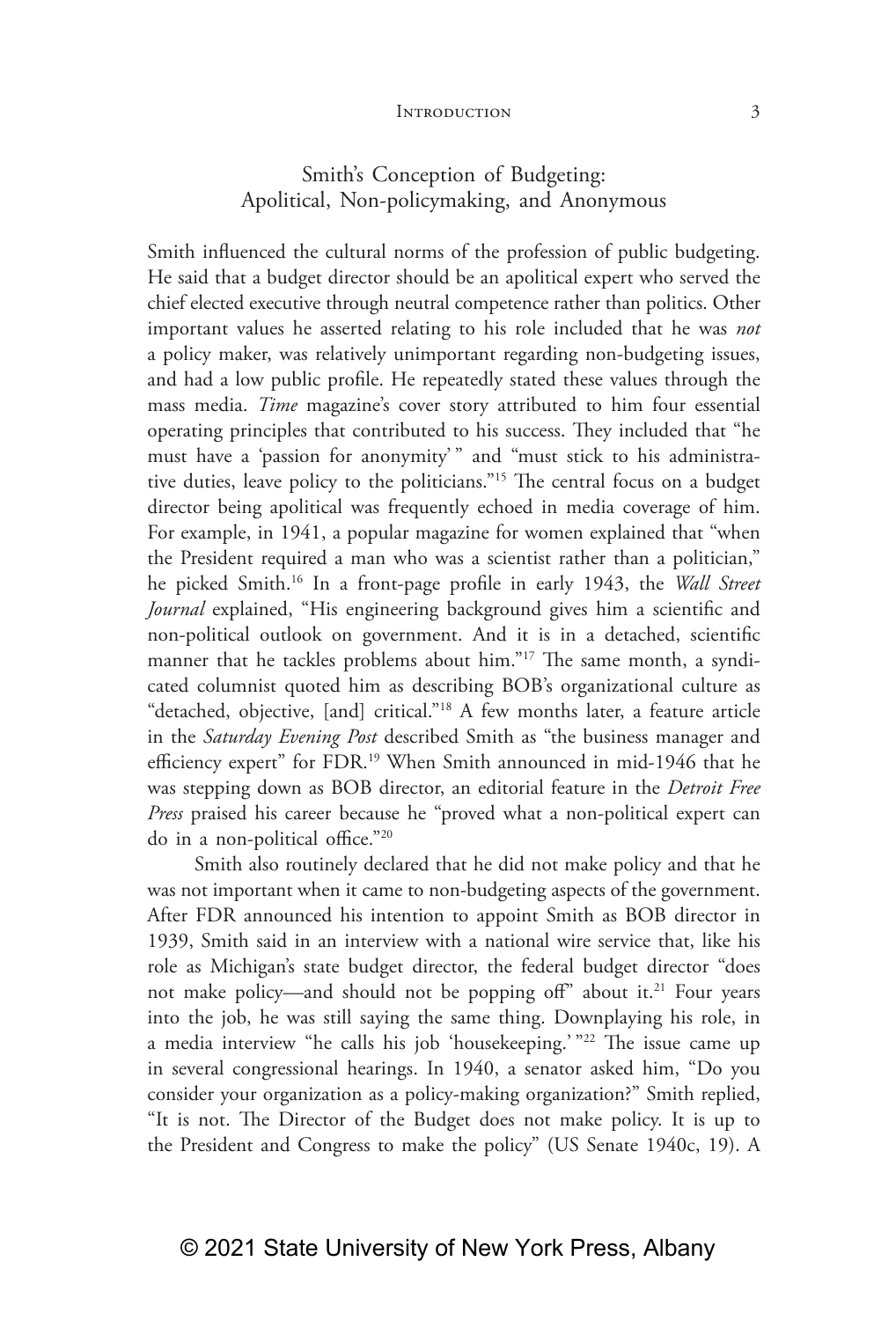few years later, he walked it back, but only ever so slightly. He conceded, "We do deal with what I call a minor area, or a secondary area of policy, but we do not originate policy" (US House 1943b, 286).

Incongruously, much of the media coverage of Smith emphasized his dislike of publicity and being a public figure. A 1941 profile said that "Smith has shied from the public spotlight. He has too many secrets to keep to make public appearances."23 A different profile a few months later declared that "Mr. Smith sincerely prefers the background, and is one of the few officials around Washington who really has a passion for anonymity. In fact, he was in the capital a couple of years before many folks realized how much weight he really carried in the inner circle."24 The American entrance into WWII did not change those depictions. A business columnist observed that "Smith shies from publicity."25 A reporter's book about Washington said that Smith "shuns personal publicity" even though he was accessible to reporters (Childs 1942, 85). Another book that year said that Smith was "little known to the public but has tremendous influence as the President's incorruptible right-hand man for purposes of internal administrative coordination" (Kiplinger 1942, 334–35). The next year, during yet another interview with a reporter for a profile, he displayed a sense of humor about the incongruity of it all. "He said the worst thing that ever happened to him was to get trapped into this interview."26

### Review of the Literature

Given the central role of BOB in federal operations, Smith occasionally appears in public policy-focused literature in modest and passing roles and usually in neutral and descriptive terms. Examples from the twenty-first century include civil defense (Roberts 2014), arms production (Koistinen 2004), Social Security (Gibson 2003), Japanese internment (J. Smith 2003), and social welfare (Williams and Johnson 2000). Smith also has bit parts in many biographies, such as those of FDR (Daniels 2016; Burns 1956), Harry Hopkins (Sherwood 1950), and Paul McNutt (Kotlowski 2015). As would be expected, Smith is often referred to in the literature relating to operational matters that touched on BOB's portfolio, including reorganization (Arnold 1997; 1998; Pemberton 1979; Polenberg 1979), budgeting (Dame and Martin 2009; Kahn 1997), FDR's managerial style (Wann 1968), and the managerial presidency (Pfiffner 2020; Grunes 2011).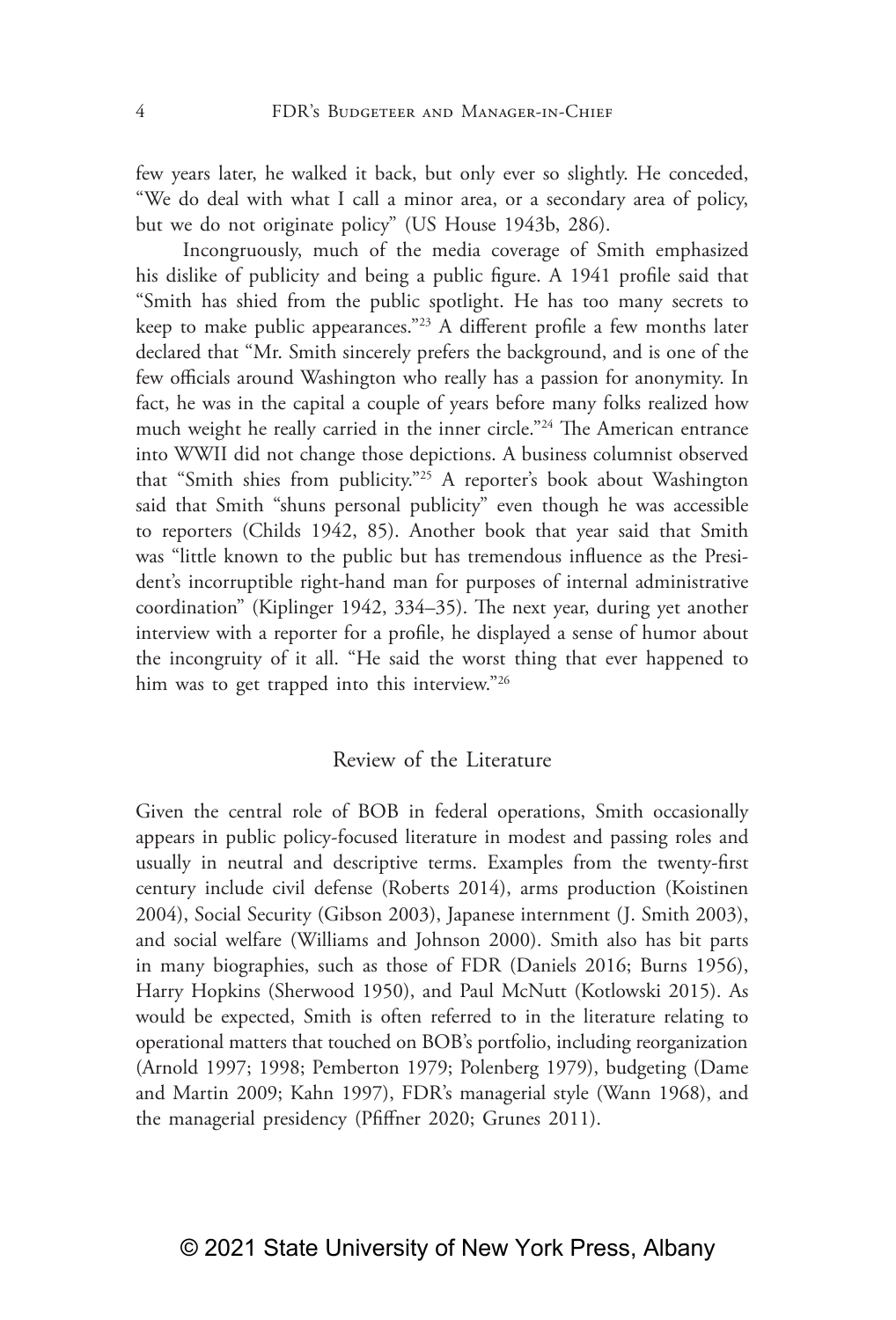General textbooks in public administration that had multiple editions document Smith's importance and then his gradual disappearance from contemporary relevance. In the 1948 edition of his textbook, Leonard White (who would have known Smith through ASPA) wrote that "under the leadership of Harold D. Smith, it [BOB] developed into the principal staff agency of the Federal government" (1948, 62), that Smith and the bureau now had "considerable influence" (63), and that Smith's view of the role of BOB was "a radical reorientation" from that of his predecessors (261). In the last edition of his textbook, White mentioned Smith much more briefly but continued praising him for having "transformed the character of the Bureau" (1955, 62). Pfiffner's multi-edition textbook referred to Smith in the second edition  $(1946, 365n7, 373n4, 379n14).$ <sup>27</sup> Smith disappeared from later editions. Dimock and Dimock's first edition praised Smith as "a new kind of administrative leader in America." They described him as having "fine human qualities and deep sympathies" and that he "had a distaste for preliminary or unfruitful, controversial conferences and often avoided them, but when he moved, he did it decisively and effectively" (1953, 210). However, he disappeared from later editions. Budgeting textbooks also present a similar arc of Smith's rise and, then, gradual fade out in pedagogy. Burkhead praised "the transformation of the Bureau of the Budget" that Smith engineered (1956, 293). The first three editions of the long-running textbook series *Public Budgeting Systems* cited Smith's role in expanding the concept of budgeting toward program planning (R. Lee and Johnson 1973, 103–04; 1977, 66; 1983, 68). However, the reference was omitted beginning with the fourth edition in 1989. Smith is wholly absent from several other major multi-edition budgeting textbooks, including Lynch (1979; 2017) and Gosling (1992; 2016). On the other hand, a few twenty-first-century budgeting texts approvingly flagged Smith's writings (Willoughby 2014, 1, 20–21; Mitchell and Thurmaier 2017, 196) and a reader for public administration students republished a tribute to his professional contributions (Holzer 2000, chap. 2).

Smith also stood out in writings by public administration and political science faculty. Some praise came from people who worked with him during the war. After the war, when they returned to the academy, they continued to think well of his record. For example, in late 1946, Harris praised Smith in *APSR* for remaking BOB into "one of the most important administrative developments in recent years" (1946, 1140). Gulick (a quasi-academic) began praising Smith even before the war ended. In *APSR*,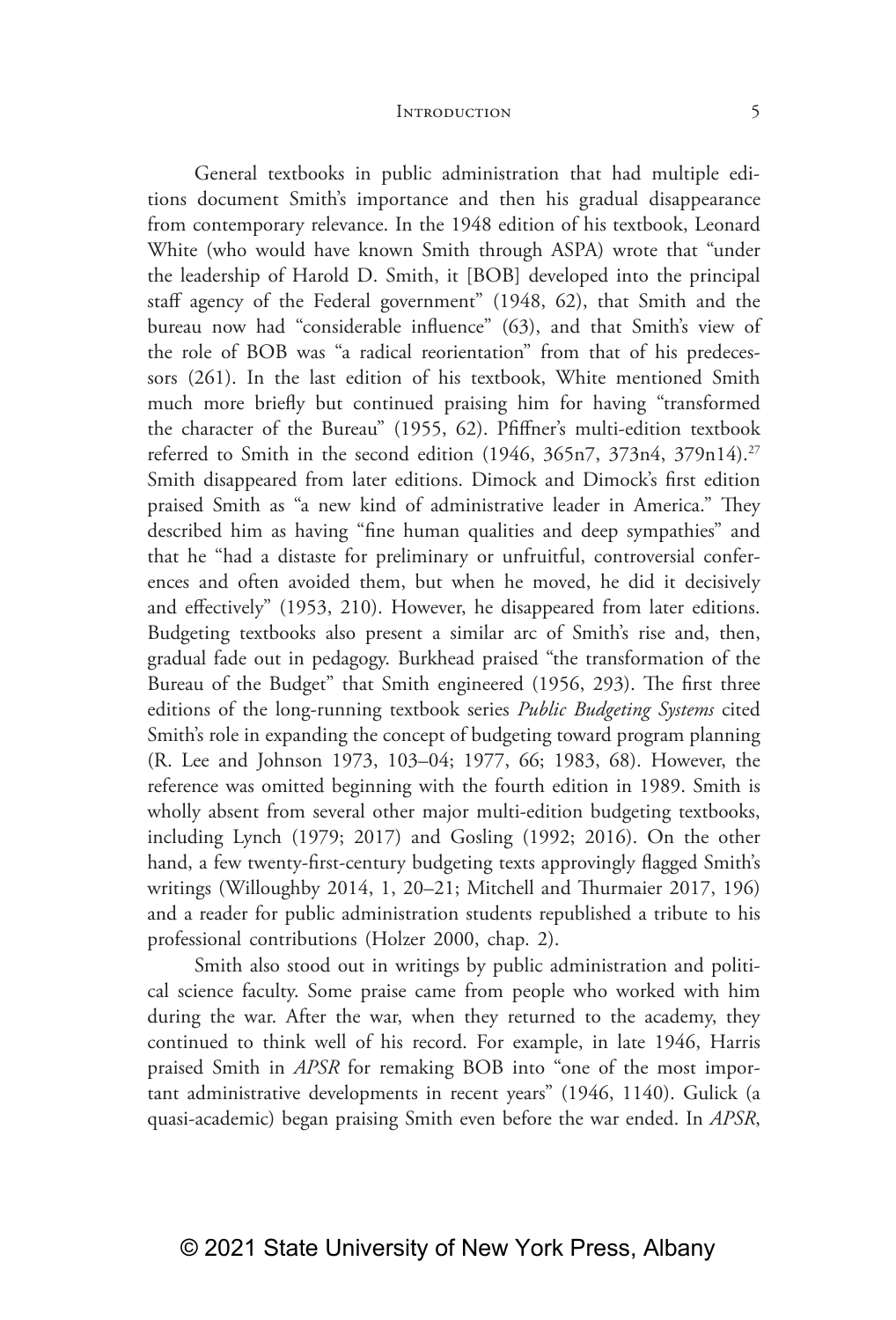he flagged for readers that "the influence of the Director of the Budget was also of great importance." For example, BOB "made an extraordinary contribution not only in orderly budgeting, but also in management and organization" (1944, 1176). In his Alabama lectures after the war, Gulick praised BOB's central role when it "brought the facts together, stated the issues and alternatives, and pressed for agreement at the highest levels and for decisions by the President" (1948, 51). He listed BOB as among the five "best organized offices in Washington during the war" (103). Similar assessments came from faculty who weren't in Smith's immediate network. Lepawsky wrote that, during the war, "Smith carried a heavy part of the responsibility for integrating the activities of governmental administration and industrial management." As a result, he was "in a strategic position" to provide useful observations about the real world of public administration (1949, 199).28 In 1953, Waldo wrote that Smith had "a distinguished career in governmental fiscal affairs" (305). Burns's biography of FDR's wartime leadership described Smith's "gifted leadership" of BOB, making the agency "the President's biggest single staff resource" (1970, 452).

The modest literature on BOB/OMB as a federal and presidential agency also praises Smith and characterized his directorship as "an exceedingly creditable term of service" (Hobbs 1954, 29). Berman's history described him as "truly one of the unheralded administrators in the history of American political institutions" (1979, 14). Mosher's comparative study of OMB and GAO said that "probably the most influential of all budget directors down to 1981 was, and remains, largely unknown outside of the government—Harold D. Smith" (1984, 175n7). In another study of OMB, Tomkin described Smith as BOB's "visionary" director (1998, 33). Burke's comprehensive examination of the institutionalized presidency noted that BOB under "Harold Smith, was much more significant than it had been with Smith's predecessors" (2000, 11). Dickinson and Rudalevige provided a positive and in-depth examination of Smith's role during FDR's presidency, concluding that he was "dual-hatted," in that he developed BOB as a center for neutral competence in public administration, but also that he provided political advice to the president (2007, 19). An overall assessment of OMB noted Smith's contributions in the areas of management, legislative clearance, and neutral competence (Bose and Rudalevige 2020). Daniels declared that "Smith became the most important single civilian administrator in Washington" (2016, 14). Finally, in observance of the agency's centennial, Pfiffner emphasized that "Directors Harold Smith and James Webb [Smith's successor in 1946] led BOB during the 1940s, the only era of the budget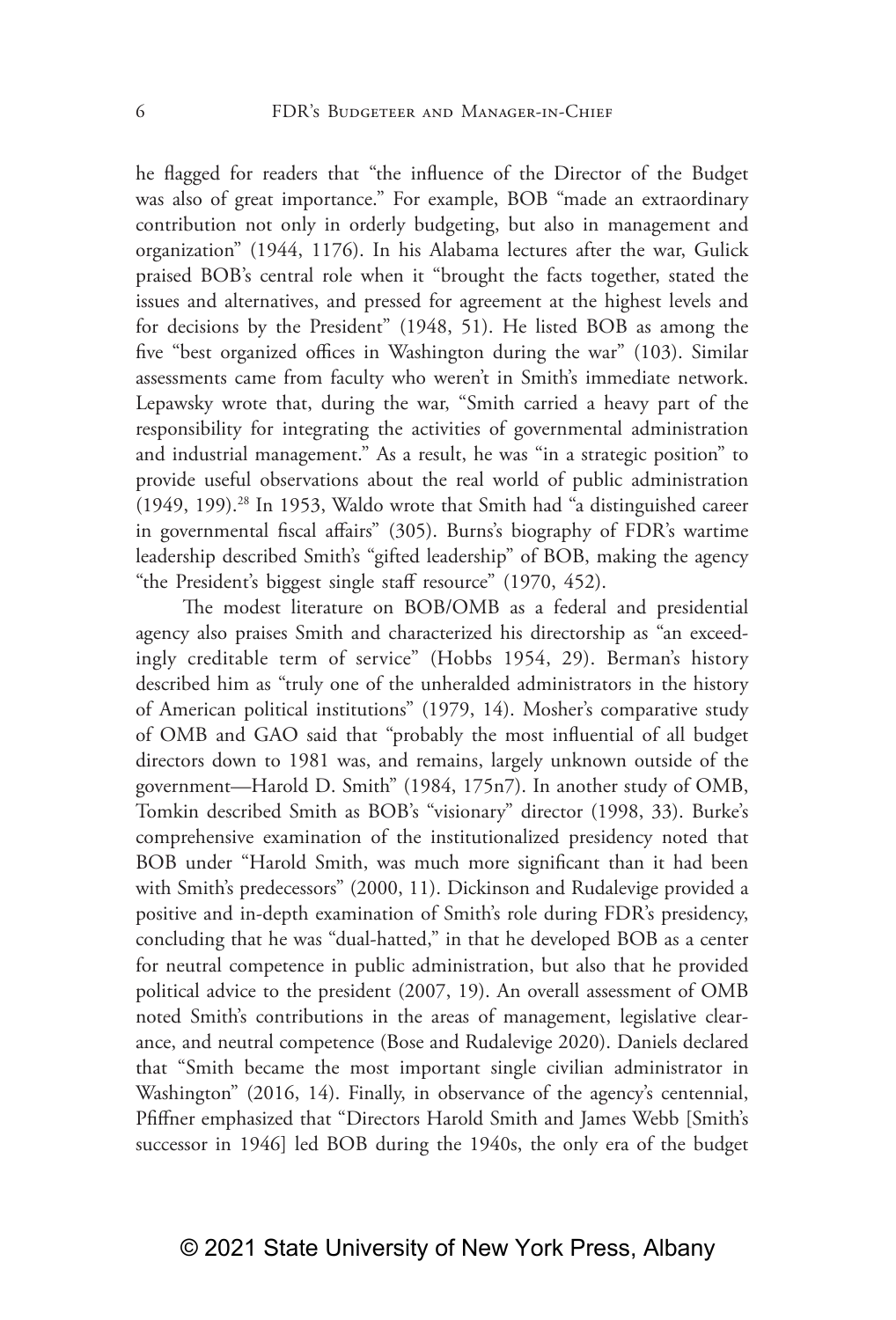bureau in which the management function was highly valued and powerful" (Pfiffner 2020, 14). This string of complimentary observations in the research literature have largely established and maintained Smith's sterling reputation in budgeting and public administration.

### Rationale and Scope

From the preceding literature review, the plain question is: What did Smith do to earn such praise? He has been depicted as something of a role model and pioneer for the then-rising profession of public administration and, within it, the specialty of government budgeting. Such high standing and reputation is in contrast to the absence of significant research literature examining in detail his actual record and work. There have been no in-depth reviews of Smith's professional life or biographical accounts.29 Similarly, Smith's public assertions of his professional values have not been juxtaposed with his actual working record. What came through loud and clear in his normative statements and observations was that, in his view, budgeting was an apolitical expertise, that it did not involve policymaking beyond strictly budgetary considerations, and that it should be a relatively anonymous and behind-the-scenes role. Starkly put, did he practice what he preached? Or was this an artifice of a public persona that hid more than it revealed? A detailed examination of his record and activities as US Budget Director can examine the accuracy of his professed professional principles.

To accomplish these goals, this inquiry is a de novo investigation into Smith's record at FDR's BOB. These chapters rely largely on bedrock primary sources, such as archival documents, federal publications issued at the time, and other contemporaneous sources. Reliance on secondary sources and post hoc sources was held to a minimum. Original and primary sources of accounts of his work were less colored by hindsight and later perspectives—even if Smith's papers are somewhat biased because they came from him. An important qualifier about the scope of the book is the focus on Smith's professional service as FDR's budgeteer and de facto managerin-chief. It is not a history of BOB from 1939 to 1945, although Smith's leadership of the agency inevitably includes some aspects of the bureau's operations. Nor is it a comprehensive history of the major public policy issues of his time, rather only discussing them in the context of his role and involvement. Some of the themes to be explored include what he did and how he did it. One prism entails examining more closely the values he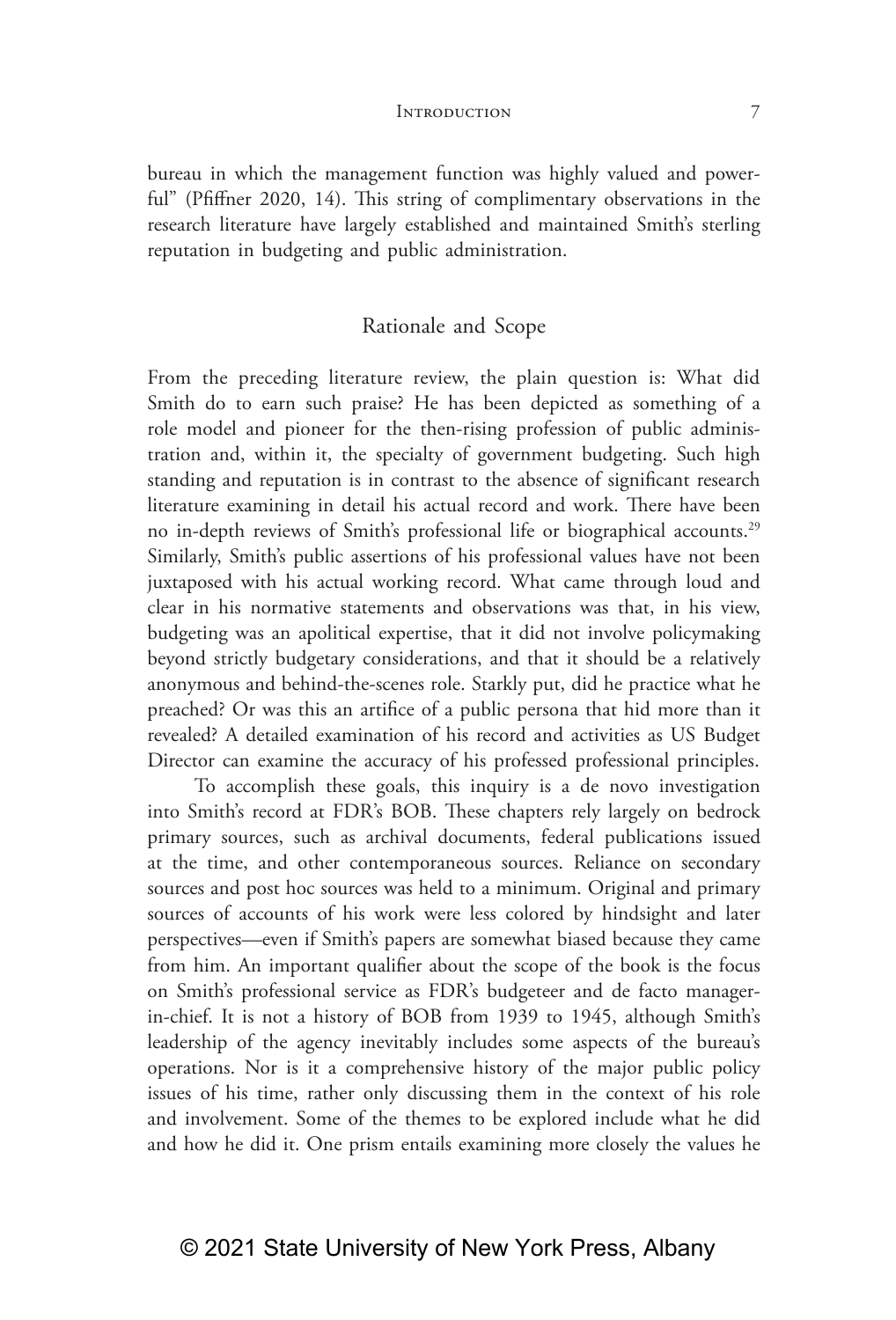stated to the media that were central to his approach to budgeting: being nonpolitical, limiting his policy involvement to budgetary issues, and seeking low public visibility. How accurate were these claimed professional values? Another prism is whether he functioned exclusively in a staff role, limited to offering advice to the president, or if he was also the de facto line manager of the entire executive branch who directly supervised all manner of administration, implementation, coordination, and operations.

### Sources and Methodology

### *Harold Smith's Papers*

Franklin Roosevelt hated memos for the file. He liked to do business verbally, in person, and without any formal written record (Breitman and Lichtman 2013, 314). That way, he could change his mind if he wanted to without any documentary proof that he had done so. (Which he often did.) History is lucky that Smith felt compelled to ignore that. After every meeting with the president, Smith would go back to his office and dictate a summary of the meeting, particularly the subjects he brought up and the guidance FDR gave him on how to handle each matter. It was not that Smith was particularly eager to violate Roosevelt's operating etiquette. Rather, for the Bureau of the Budget to be the president's central management agency, Smith's staff of specialists needed to be informed of precisely what Roosevelt's guidance or policy was. After dictating his summary of a meeting, his secretary would cut up the document into the discrete policy decisions FDR had made. Based on the assignments and specialties of each BOB staffer, she sent them a copy of the meeting summary that related to their responsibilities.<sup>30</sup> This was not only more efficient than Smith having to talk to each of them individually, but it gave the staff a more textured understanding of what the president wanted (and did not want). With a written record of Roosevelt's desires, each staffer could not only implement the directive but also, as time passed, be able go back to it when necessary to be sure of what the administration's policy was.

History is the unintended beneficiary of Smith's diligence in constructing BOB to be the president's central management agency. One can track issues rising to the policy or political agenda, how FDR sought to handle each, and how BOB proceeded to implement presidential guidance. Smith's summaries of meetings with FDR are sometimes more than dry policy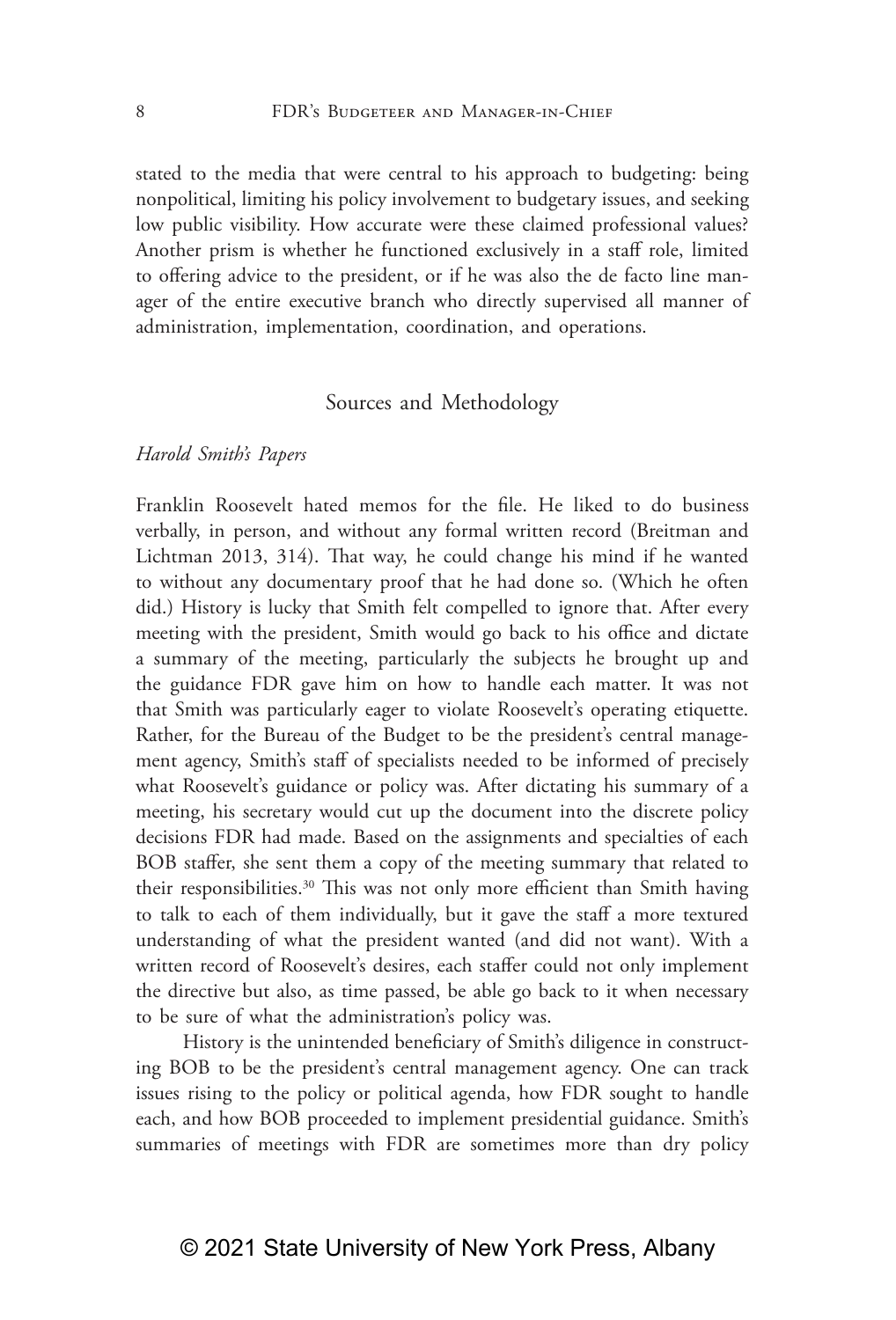history or budgeting information. They also track FDR's ebullience and moods. For example, in early 1941, Smith asked for a brief meeting with the president to finalize some details for a reorganization of the defense production mobilization. When he was finished, he expected to stand up and leave. Instead, Roosevelt was in a talkative mood and recounted a luncheon he had just had with Interior Secretary Ickes about Ickes's desire to move the US Forest Service from USDA to Interior. From there FDR segued to the trees he had planted at Hyde Park and about woodworking. "The President was evidently relaxed and wanted to talk about something unimportant. General Watson [the appointments secretary] came in and said that I had promised not to take more than five minutes of the President's

time. The President told Watson that I was not taking the President's time, but he was taking my time."31 On another occasion, Smith had asked for another short meeting. By coincidence, FDR was about to have his hair cut. Smith recounts, "[The president] suggested that I talk to him while he was getting his hair trimmed. One of the White House colored servants came in with barber's equipment. The President was put on his wheelchair and the hair cutting operation began back of the President's desk in his office, with the rug rolled back." Smith quickly covered the business at hand. "The President chatted along about one thing and another of a current nature, while he was getting his hair cut. . . . The President seemed quite unconscious of the fact that the barber was working on him, as he chatted, but would screw his face to one side as the trimming job went along. When it was over, I bowed out with a goodnight, having spent about 45 minutes of which perhaps less than 15 were needed for the immediate business I had to clear with the President."<sup>32</sup>

Two weeks after Pearl Harbor, Roosevelt invited Smith and assistant director John Blandford to join him for lunch at the White House. They welcomed the opportunity because it meant a relatively solid and uninterrupted hour to talk. They covered nearly a dozen issues, in each case briefing FDR on what each specific issue was and getting his feedback and instructions.33 In mid-1943, at the end of a long substantive meeting, Smith told FDR that he had bought a farm in rural Virginia and was spending his free time there. FDR promptly told Smith of a food popular in central Europe that came from deer meat. Perhaps it could become popular in the US as well? It was an amusing anecdote and indicated Roosevelt's far-ranging mind and memory. Getting back to his office, Smith commented, "I think the President gets a good deal of relief from these conversational excursions into subjects about which he needs to take no responsibility."<sup>34</sup>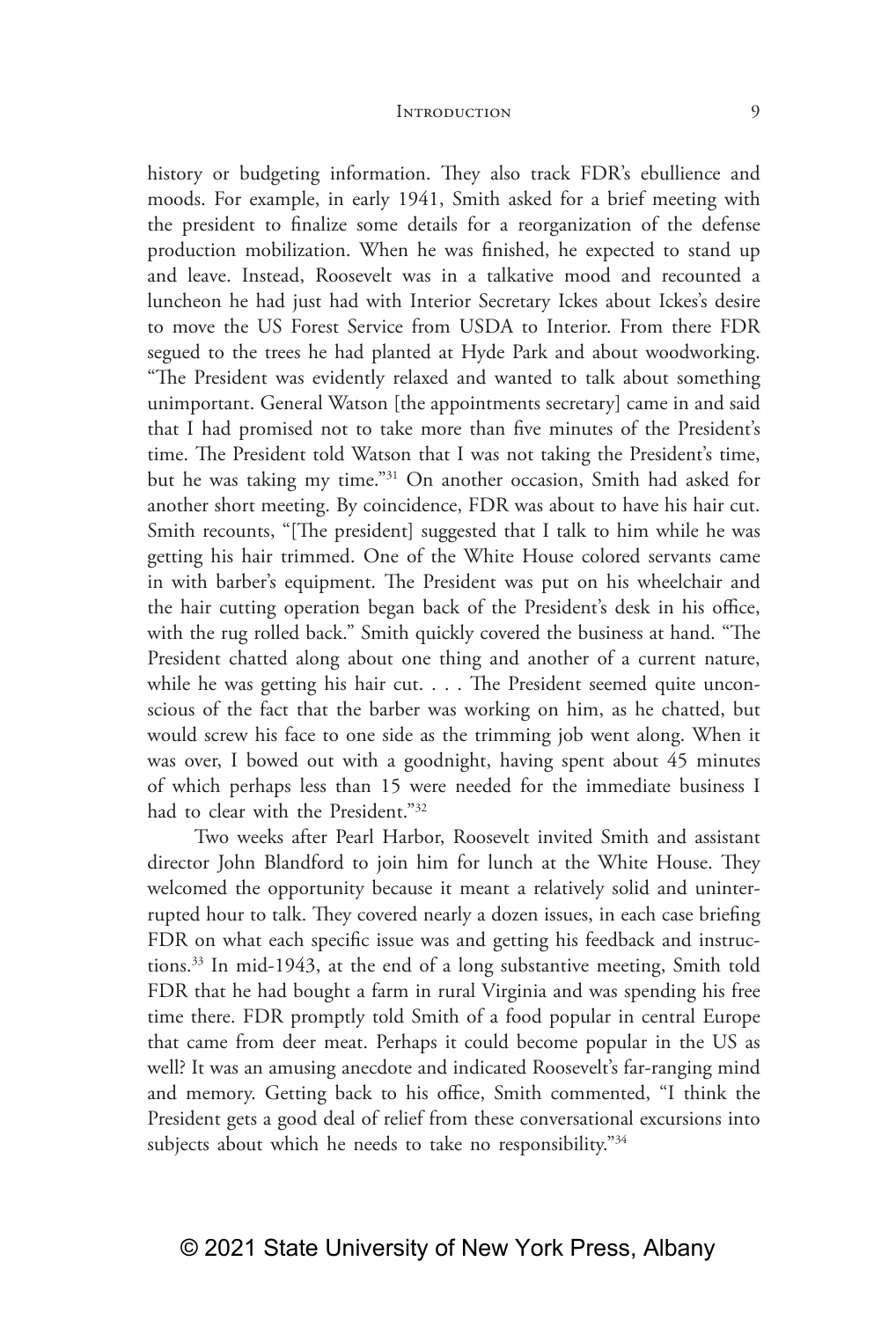A more somber account came from Smith's first meeting with Roosevelt in 1944. FDR was in bed, seeing few visitors, ostensibly down with the flu. Smith had not seen the president for over a month because he had been away at the Teheran summit meeting with Stalin and Churchill. According to Smith, "[The president] seemed worried and worn out. I have never seen him so listless. He was not his usual acute self." Smith noted that in the past he occasionally had had meetings with the president in his bedroom, "but never so groggy." In fact, in the middle of reading a draft of his annual budget message, it looked like he had nodded off. Either he was just exhausted from the long trip and the flu, "or else that Admiral McIntire had doped him heavily in order to keep him quiet."35 One FDR biographer cited Smith's account because it so tangibly conveyed Roosevelt's decline (Hamilton 2019, 204). Historians are fortunate that Smith was such a detail-oriented and organized person and willing to disregard FDR's general ban on memos for the record. His papers at the Roosevelt Presidential Library are a fount of information. However, they were not his *office* files. Rather they were limited to four series:

Daily Memoranda (DM): These extend from April 1939 to December 1940. Smith dictated what he did that day. Because these are dictations (and he likely rarely proofed them), they sometimes contain garbled phrases, names, and titles. His daily memorandum for Labor Day in 1939 included in the middle of the text a notation "(End of cylinder)." Clearly, he was speaking into a Dictaphone that day. However, it is possible that due to the holiday, no secretarial staff were present to take his routine dictation and therefore, as an exception, he used the Dictaphone that day.<sup>36</sup>

Conferences with President (CwP): These summaries cover Smith's entire BOB service from 1939 to 1946. Immediately after meeting with President Roosevelt (or Truman), Smith usually dictated what they had covered and what directives the president had given him.37 Smith sometimes brought with him to these White House meetings BOB's assistant director (Blanchard, Coy, Appleby). On those occasions, the assistant director often dictated the meeting summary.38 Occasionally, Smith did not dictate a summary of a meeting. For the busy year of 1941, his secretary kept a separate record of "Conferences with the President—Not Dictated."39 Her list covers twenty-six meetings. In some cases, her summary of the subject of the meeting (if she knew) indicated that it was relatively minor and brief. For example, on January 9, 1941, Smith took some letters of appointment to the White House for the president to sign.

White House Memoranda (WHM): This series covers Smith's entire BOB service, 1939–1946. These are memos submitted by Smith to the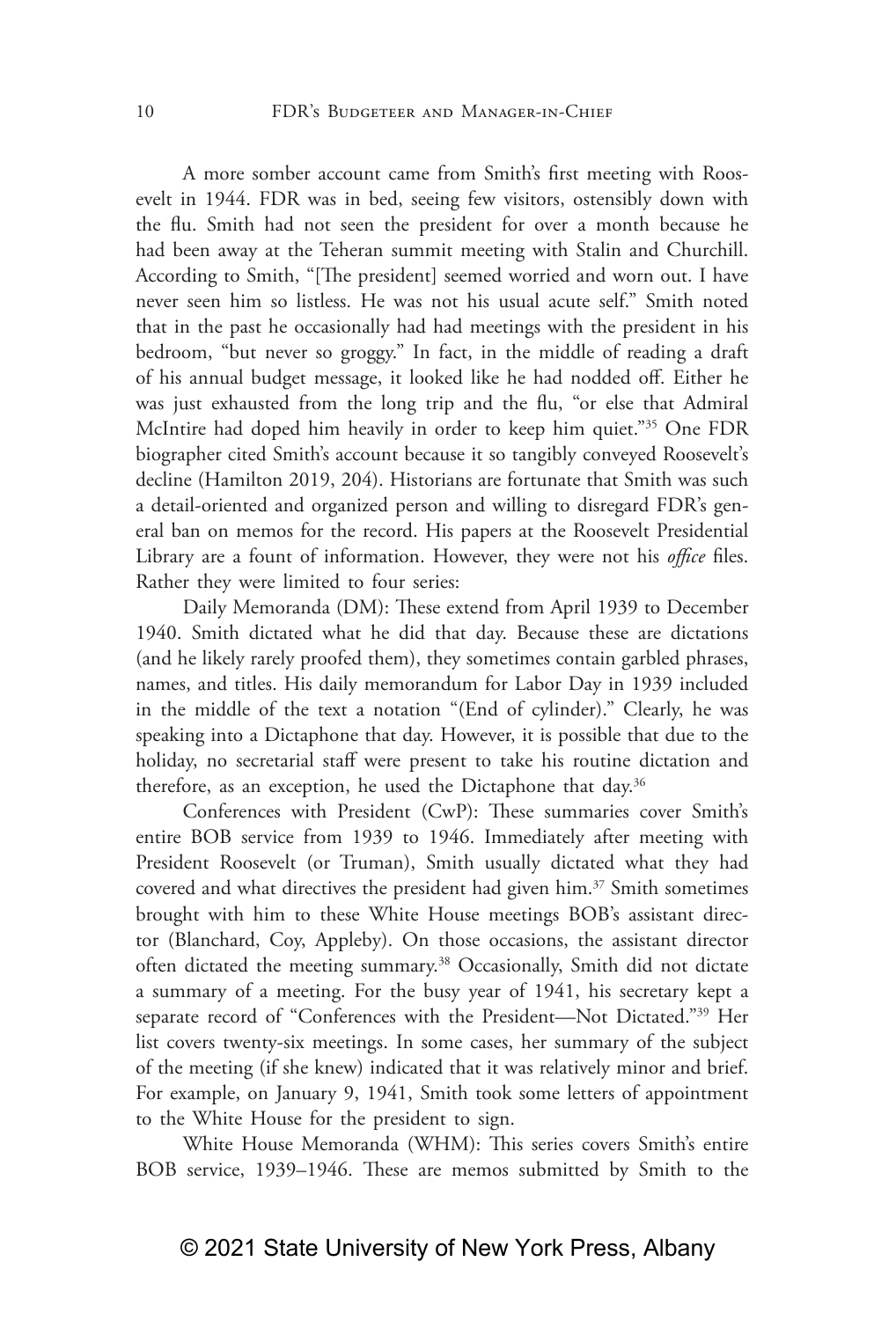president between meetings or as follow-ups to meetings. The collection appears to be incomplete, largely consisting of substantive and informative documents, rather than cover memos to paperwork for the president to sign. These memos rarely have a subject line in their titles and therefore can only be identified by date.

Daily Record (DR): These records extend from spring 1940 through 1946. These are Smith's office calendars maintained by his secretaries, usually Miss Marie Johnston. In many cases, they are little more than post hoc listings of his appointments and phone calls that day. His secretaries rarely sat in on his meetings and did not routinely listen in on his phone calls. This is clear because they sometimes marked items with a question mark when they were not sure precisely what the subject of the meeting or call was, how to spell the person's name, or what the person's link to Smith was. She often could figure out what the subject of the call was, although sometimes she guessed, either by noting what they "probably" talked about or placing "(?)" after listing the likely topic. Smith's practice was in contradistinction to Treasury Secretary Morgenthau's standard operating procedure. He had a stenographer sit in on all the meetings he hosted and listen to his calls in order to create a verbatim record of each. Amusingly, during Smith's first few months as BOB director, Morgenthau's secretary was not sure what his full name was. She identified him as "Donald C. Smith."40

While not consistent, some entries in the daily record are quite detailed, probably if he asked that she sit in to hear his side of a phone conversation and then to type up what he said. In a phone call from John Blandford, Smith's former assistant director who was then head of the federal housing agency, Johnston quoted Smith telling Blandford "to keep his shirt on," that is, to calm down.<sup>41</sup> On rarer occasions he asked her to listen in on the conversation and then to prepare a detailed summary of it, particularly what the other person said and what they agreed to do (or not do).<sup>42</sup> Less frequently, she inserted her own characterizations of the comings and goings. For example, she described a BOB official who "sauntered in for a moment, then sauntered out."43 On another occasion, when Wayne Coy arrived for a meeting with Smith, Smith was still on the phone. Coy "entered and waited on the side lines."44 When a senator called Smith to inquire into the status of a decision about an airline matter, Smith frankly replied that so many people were involved in this issue that "God alone knew what the answer would be." According to Johnston, "That satisfied the Senator. He seems to have trust in Him."45

Even though voluminous and detailed, the archival collection of Smith's papers nonetheless needs to be treated with care. Their strengths are that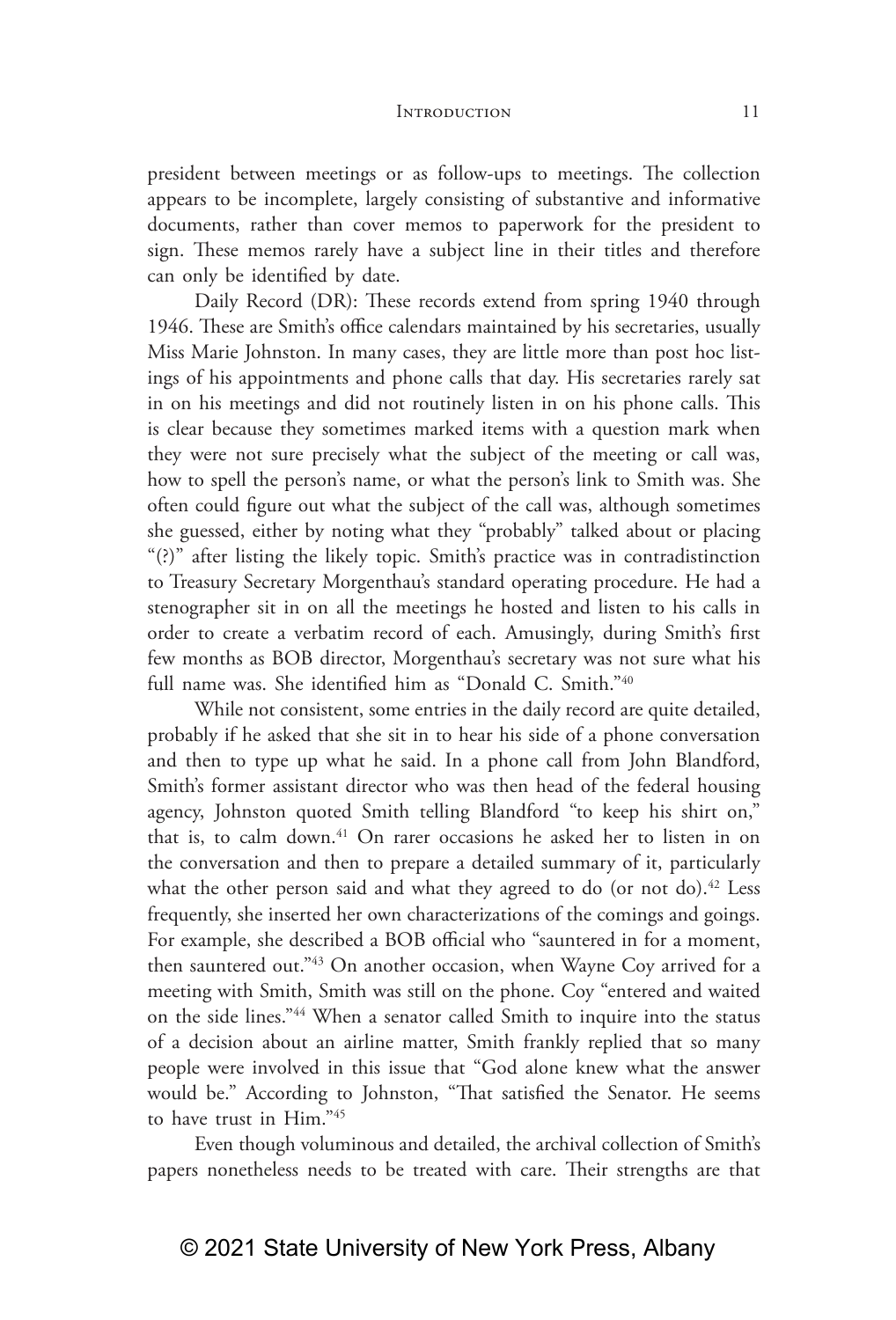they were dictated, summarized, or drafted shortly after the events they narrated, sometimes the same day. They were fresh and nearly instantaneous records. They reflected how things looked at the time. The weakness of Smith's records is that the narrator presented his version of what happened. Therefore, he was likely to put himself in the best possible light rather than using a confessional perspective or depictions of his actions negatively or critically. The exception to this general caution about his papers is the daily record. He did not author it and probably did not see what Johnston listed. As a result, the information in them was the least likely to be skewed from a personal perspective, although Johnston appeared to be utterly loyal and dedicated to him. Nonetheless, even with that caveat, her lists of phone calls made and received, visitors, and meetings were all factually based in an elementary sense, in that they truly occurred and that the subject matter was usually based on her own direct knowledge.

The National Archives II site in College Park (MD) is the depository for agency files. Some records from BOB are included in Record Group (RG) 51, of the Office of Management and Budget. Within it was a small collection of Smith's office files (OFHDS), evidently mostly from his later years there. Nonetheless, they were somewhat helpful in rounding out material omitted from his papers at the FDR Library. Smith had only given two historical interviews before he died in early 1947. Robert Sherwood interviewed Smith for his book on Roosevelt and Hopkins (1950, 72). Sherwood deposited his research records for the book at Harvard's archive. Similarly, Herman Somers interviewed Smith for his book on the Office of War Mobilization and Reconversion (OWMR) (1969, 67n34). He later donated his research notes for the book to Yale's archive. Oddly and sadly, both collections are missing those interviews.<sup>46</sup> Finally, Smith was surprisingly prolific. Excluding media coverage, he created a relatively large corpus of published matter reflecting his views. For his BOB years, there are about thirty items, such as speeches, addresses, articles, and radio appearances (see bibliography). In addition, he testified dozens of times at congressional public hearings. Those meetings usually included his prepared statements, reports he submitted during or after the hearing, as well as his answers to questions.

### *Historical Research Methodology: Triangulation*

For this de novo inquiry into Smith's BOB record, the focus must be on primary sources and minimal use of secondary sources. A key benefit of using original sources is that they are based on what was known at the time and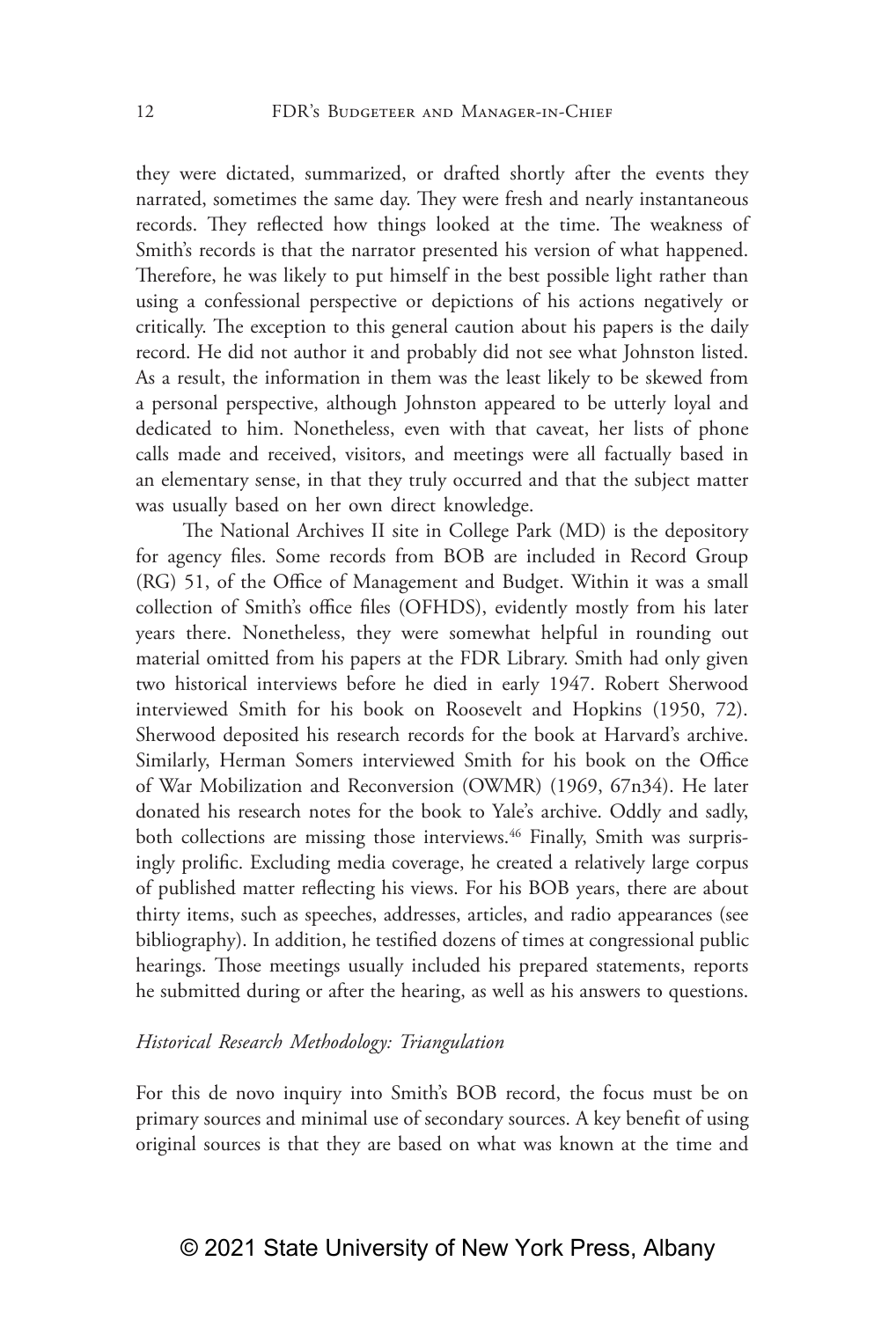are not distorted by hindsight or later developments. These sources provide a sense of history *in the present tense*, as it unfolded, without any foreknowledge of what would eventually happen. As a kind of raw history, this conveys how things looked and felt at the time. It is history in slow motion. In particular, there are two seemingly inexorable tendencies facing historians that need to be consciously prevented. First, historiography needs to avoid imposing a sense of inevitability or "rightness" to the eventual outcomes. Foner's history of the three post–Civil War constitutional amendments on slavery emphasized the distortions of hindsight. "In retrospect the abolition of slavery seems inevitable, a preordained result of the evolution of American society." Rather, "like all great historical transformations, it was a process, not a single event. It played out over time, arose from many causes, and was the work of many individuals" (2019, 21). Second, history needs to avoid smoothing out the jagged edges of events and contradictory developments. In explaining his approach, a biographer of Gandhi emphasized a conscious effort to "reconstruct these arguments as they unfolded at the time, regardless of how they have subsequently been interpreted, projected, or (as is sadly often the case) distorted" (Guha 2018, xiii). Two twenty-first-century histories of the WWII era provide good models for re-presenting familiar history by recapturing this kind of "in-the-moment" perspective. In his history of Great Britain's prewar appeasement policy, Bouverie sought to "write a narrative history which captured the uncertainty, drama, and dilemmas of the period" (2019, xii). Similarly, Lelyveld's recounting of FDR's last year cautioned that "because we read history backward, we know the answer" (2016, 11). That can lead to a kind of backfilling approach, which is heavily biased due to such foreknowledge.

For a historical research methodology, the triangulation research approach is particularly apt (McNabb 2018, 46, 379, 417–18; 2021, 280, 366; Eller, Gerber, and Robinson 2013, 354). The goal is to identify primary materials that are wholly independent of the other two. With them, a historian is able to reconstruct a chronology of events, sometimes day-by-day, even hour-by-hour. One source might confirm what was presented in another, might fill-in lacunae of the other sources, and might even contradict the other sources. In this way, historical triangulation can recreate a rich and textured narrative of developments and events (Lee 2019c). For this study, the three sources for the triangulation methodology were archival materials, contemporaneously published official government documents, and journalism.

First, archival sources included Smith's papers (discussed earlier). Diaries and office files of other major participants were also helpful, but only if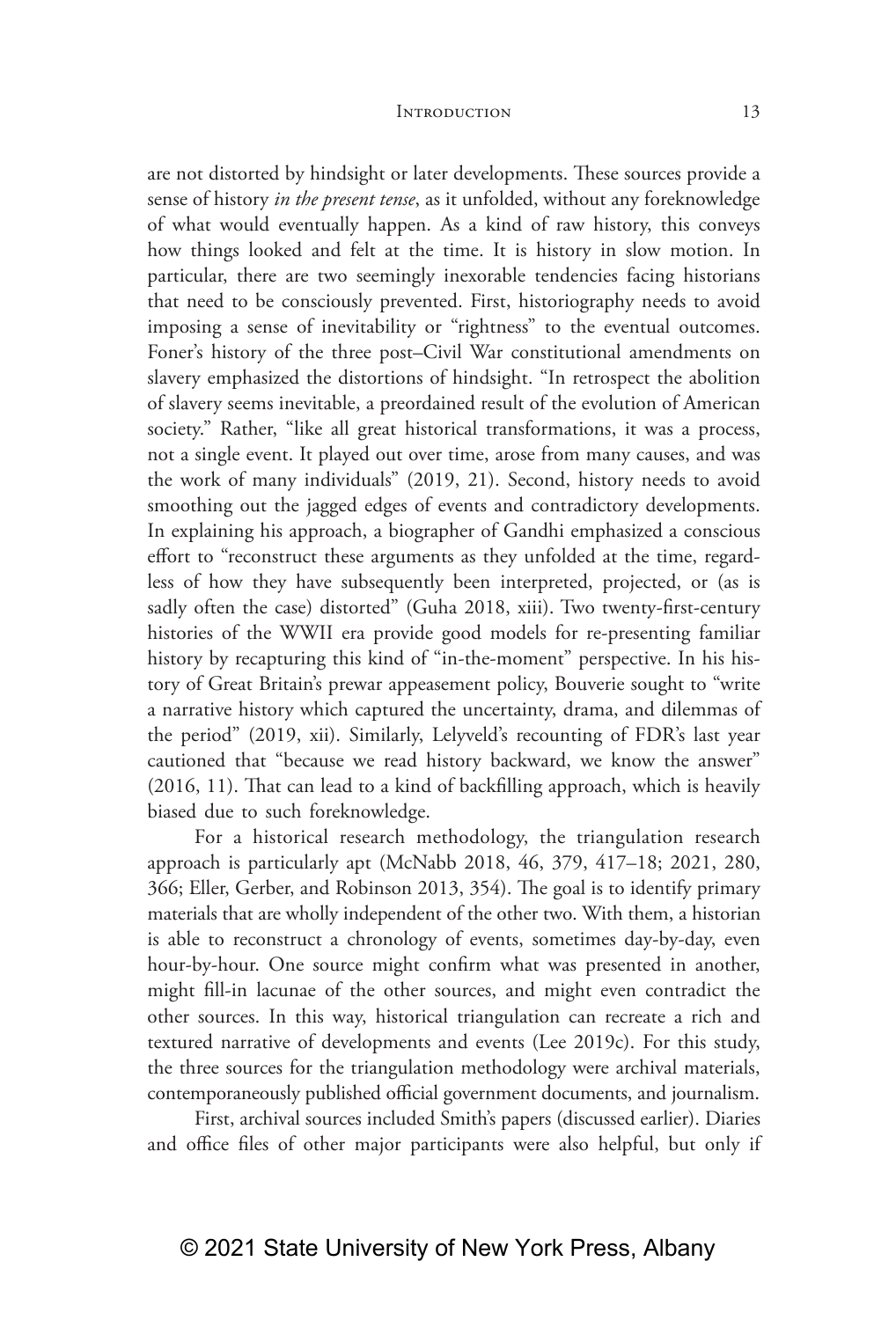authentically contemporaneous. These included the diary of Interior Secretary Harold Ickes and the transcripts of Treasury Secretary Morgenthau's staff meetings and phone calls. The publication of post hoc and edited diaries or memoirs are suspect. Second, official government documents, such as reports, formal messages from the president to Congress, congressional committee reports and hearings, proclamations, statutes, and the like, all are accurate of what they purport to be. As print materials, they cannot be amended after release or publication. Like archival documents, they are the raw stuff of history. In particular, the US federal government has often been described as the largest publisher in the world, with a flood of materials issued by the Government Printing Office (GPO). Third, self-evidently, journalism is a mediated recounting of events by observers. Nonetheless, it represents how things looked at that time to the reporter. Newspaper coverage conveys that moment. The reporter did not know how things would turn out or what eventually ended up being important or minor. Excepting (unleaked) activities behind closed doors, media coverage indicated the media's sense of importance, however flawed.

# Structure of the Book: Chronology of Smith's Public Service Career

A chronological structure is very helpful in trying to reconstruct events as they unfolded and based on how they looked at that moment, without the omniscient tinting of retrospective hindsight. The first two chapters cover his initial year as BOB director, beginning with his focus on reorganization in spring and summer of 1939, then pivoting to preparing the president's FY 1941 budget during the last quarter of 1939. Given that this pair of chapters examine his first-time experiences with these responsibilities, they are necessarily quite detailed in order to convey what the job of BOB director entailed. The subsequent chapters are by calendar year. They similarly present in-depth examinations of Smith's activities and views, in particular in the context of rapidly changing circumstances, political or otherwise. In rough chronological order, these included the initial war events in Europe and Asia (1939–1940), FDR's declaration of a limited state of emergency (1939), his gradual mobilization of armament production and military preparedness (1940), the presidential election (1940), his declaration of an unlimited state of emergency (1941), Pearl Harbor (1941), each of the war years (1942–1944), another presidential election (1944), and FDR's brief fourth term (1945).